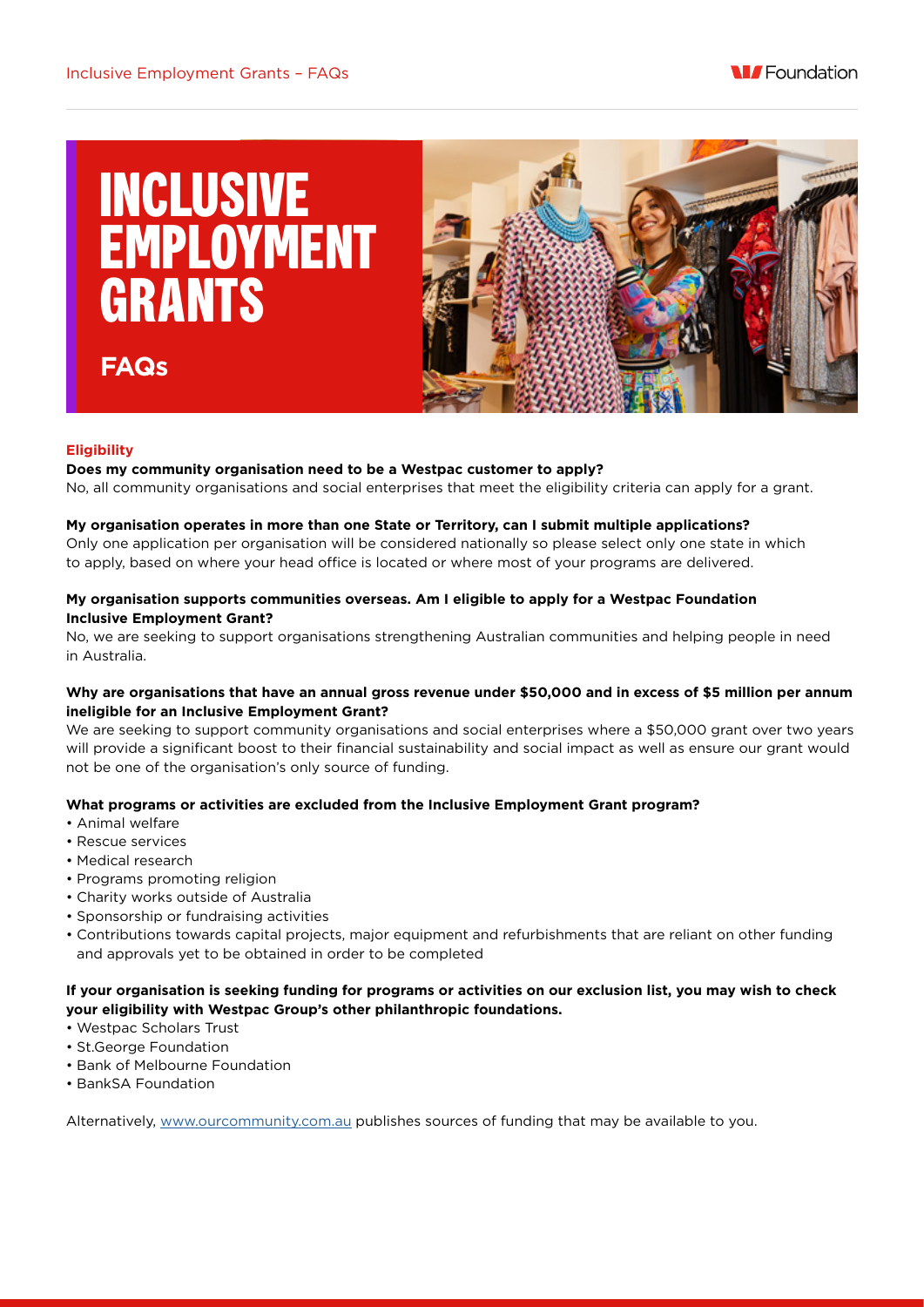

# **Application**

# **What are the key dates?**

- Applications open 1 June 2022
- Applications close 29 June 2022 @ 5pm (AEST)
- Review and selection July and August 2022
- Successful applicants announced September 2022

### **How does my organisation apply for a grant?**

Your application must be submitted online through our grant portal to be considered eligible. Before submitting your application please ensure you have prepared and reviewed your answers and supporting documents as applications cannot be amended once submitted. Applications close 29 June 2022 @5pm (AEST)

### **What supporting documentation is required?**

In addition to the information required in the application questions (see below), as part of your application you will be required to provide the following:

- A photo and logo representing your organisation
- A recent copy of your organisation's bank statement. This is required to enable us to verify your organisation's bank account details should your organisation be successful in receiving a grant.
- You are encouraged to share links to published impact and evaluation reports or videos that share your impact story

### **What financial information do I need to include in my application?**

You will need to provide your organisation's annual gross revenue and for social enterprises we request your trading income from the sale of goods and services too. Please use the figures in your financial statements lodged with the ACNC or other relevant regulatory body for the last financial year.

# **My organisation doesn't have Deductible Gift Recipient (DGR) Item 1 status, can we be auspiced by another organisation that has Deductible Gift Recipient (DGR) Item 1 status?**

Yes, you may be auspiced by another organisation with DGR Item 1 status, however they must agree in writing to the terms and conditions that we have set out in the auspicing template included in the application form. You will be required to attach a signed copy of the auspicing agreement to your application, together with a recent copy of the auspicing organisation's bank statement. The auspicing partner is not required to fall within the annual revenue criteria cap of \$5 million.

## **Why do I need to attach a recent bank account statement to the application form?**

We require all applicants to attach a recent bank account statement (first page of bank statement) to allow us to verify your organisation's bank account details. This is a requirement of our internal risk management processes and helps ensure that grant funds are paid to the correct bank account. You may wish to mask the account balances and transaction information.

#### **How do I know if Westpac Foundation has received my application?**

Upon submitting your application, you will receive an acknowledgement email from Westpac Foundation confirming that your application has been received. This email will include your application number along with a pdf copy of your application.

## **When do applications close?**

Applications close @5pm AEST 29 June 2022.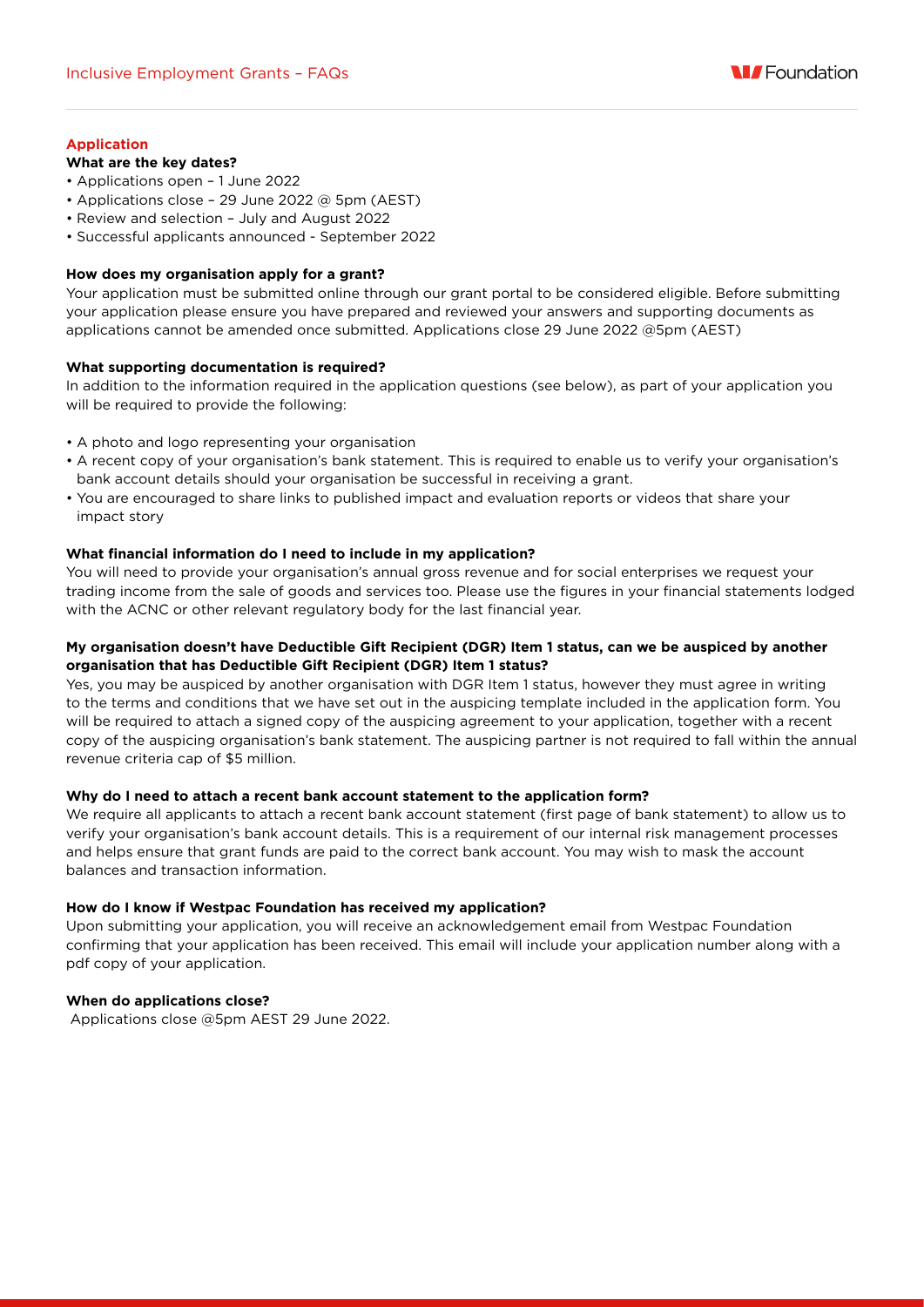

### **Assessment of applications**

#### **How are the Inclusive Employment Grants selected?**

Westpac Foundation assesses each application according to the grant selection criteria. We also consider diversity across our funding pool including organisation size, geographic spread and target groups.

#### **What can I use the grant funding for?**

The grants are designed to build the capacity of community organisations and social enterprises to generate meaningful employment outcomes, as well as increase their sustainability, and/or potential for scale and greater impact. The funds can be uses for any core costs for example business strategy, investment in your social support model, partnership development, and investment readiness.

#### **When will the outcome of the grants be announced?**

Outcomes will be announced in September 2022.

#### **Grant payments & reporting**

#### **How long is the funding for and when will payments be made?**

If successful, the \$50K grant will be split over two payments – in 2022 and 2023. The second year payment will be subject to completion of a short survey requesting key outcomes of the grant to date.

#### **Are grant recipients required to provide a grant acquittal and reporting?**

Yes, all grant recipients will be required to complete a short survey requesting key outcomes of the grant after 1 year as well as provide a more-in-depth survey at completion of the 2-year grant. The surveys will request information on how the grant funds were used and the employment outcomes achieved to date.

#### **Capacity building support**

#### **What capacity building support will I have access to?**

Grant partners will also receive non-financial support including being matched with a Westpac Community Ambassador to help access a broad range of networking, leadership, business strategy, governance and financial capability programs. A Community Ambassador is a Westpac Group employee who has nominated themselves to act as a local Westpac contact point to help your organisation tap into skills, resources and networks across the Westpac Group.

#### **Help**

#### **Can't find our emails?**

Once you have accessed the Community Grants portal to commence the application, you will be receiving emails from the Westpac Foundation regarding your application and logon details. If our emails are redirected to your SPAM or JUNK folder, please [follow these instructions](https://westpacfoundation-services.secure.force.com/endpoint/servlet/servlet.FileDownload?file=0150K000005jkzM) for Gmail/Outlook to ensure future emails are received by your inbox.

#### **I am having technical problems with the Application Form, who can I contact?**

Email [westpacfoundation@westpac.com.au](mailto:westpacfoundation%40westpac.com.au?subject=) or call 1300 851 357 (8am-8pm, 7 days a week) for assistance.

#### **I need more help with my application, who can I contact?**

[westpacfoundation@westpac.com.au](mailto:westpacfoundation%40westpac.com.au?subject=)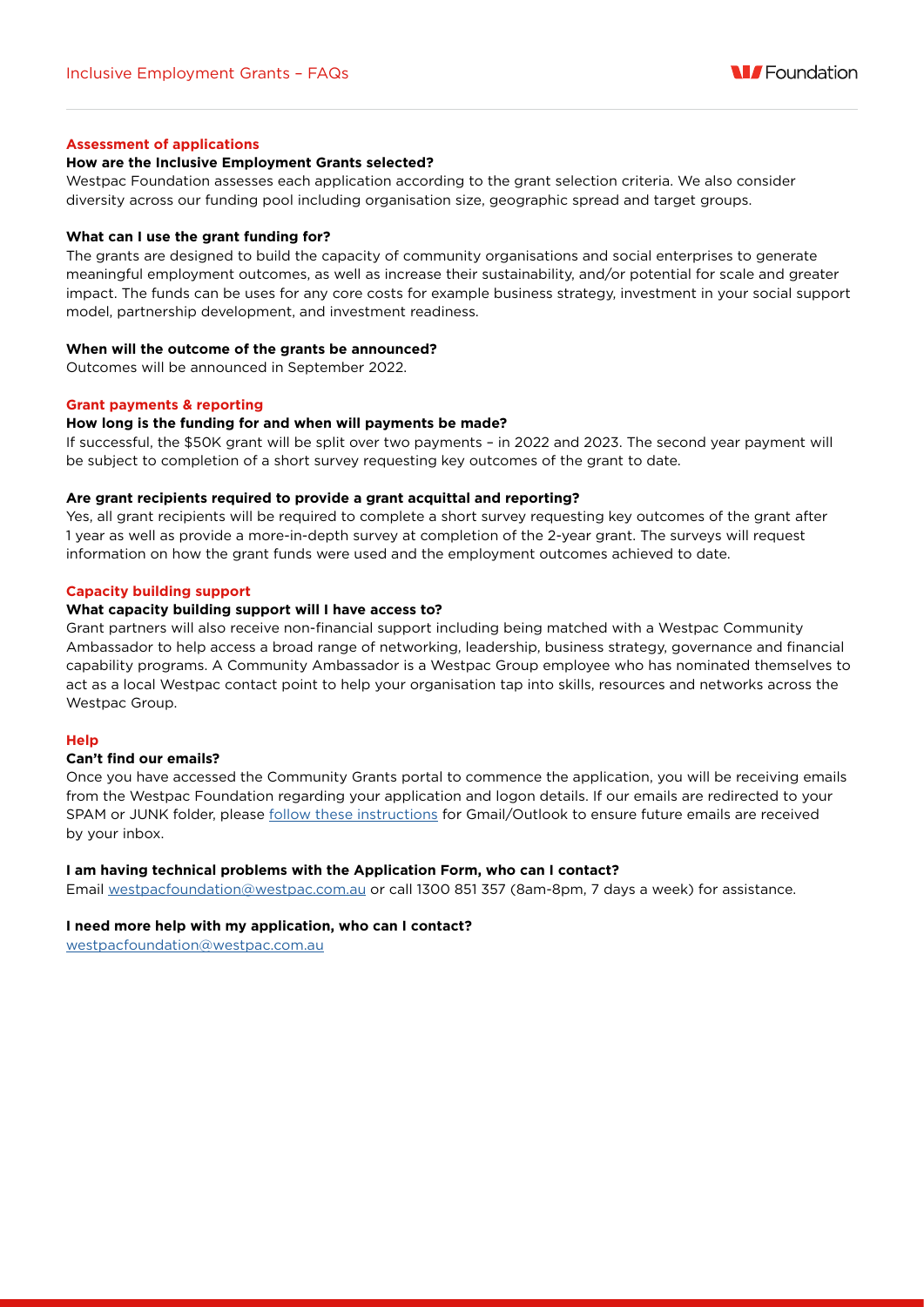### **The application questions**

- 1. Provide your organisation's details including: organisation name, ABN, date established, address, website, contact persons (two required), bank account details, gross annual revenue for last financial year (ended 30/06/2021 or 31/12/2021) (and trading revenue from goods and services if you are a social enterprise) as lodged with ACNC or another relevant regulatory body
- 2. Please select your organisation's primary target group:
	- First Nations Australians
	- Refugees & asylum seekers
	- Women at risk
	- Youth at risk (>15 years of age)
	- People who are homeless or at risk of homelessness
	- People who have experienced family &/or domestic violence
	- People living with a disability (including carers)
	- People living with a mental health issue (including carers)
	- Long term unemployed
- 3. In which State or Territory are your programs or services primarily delivered?
- 4. Please enter the postcode for where your organisation will provide the programs or services to your primary target groups.

## **Selection Criteria 1 - Demonstrating social impact in creating meaningful employment and/or training opportunities for Australians experiencing disadvantage**

- 5. Provide an overview of your organisation's goals, approach and impact achieved to date in creating inclusive and sustainable jobs and training opportunities for Australians facing barriers to accessing mainstream employment (300 words)
- 6. Estimate the number of **new** jobs and training pathways you expect to create for your target group in the next 2 years and comment if they are award wage paying jobs or opportunities? (150 words)
- 7. Select which of the following priority areas best describe your focus (you may select more than one);
	- **Supporting rural and regional communities** to create greater economic diversification.
	- Jobs and skills in the **green economy** and other emerging and growth industries such as **technology** and the **care economy.**
	- Programs that build **job-ready skills and career pathways** for people overcoming barriers to work.
	- **First Nations enterprises** that support local economic participation and connection to country
	- Other (open text)
- 8. Provide a brief summary of the local need and industry opportunity in relation to the priority areas you selected above (200 words)

## **Selection Criteria 2 - An innovative, collaborative & placed-based approach to employment creation**

- 9. Provide an example of how your approach is community-led, "people-centred", and innovative in addressing barriers to employment for your target group (250 words)
- 10. Demonstrate how you collaborate with others to achieve impact (200 words)